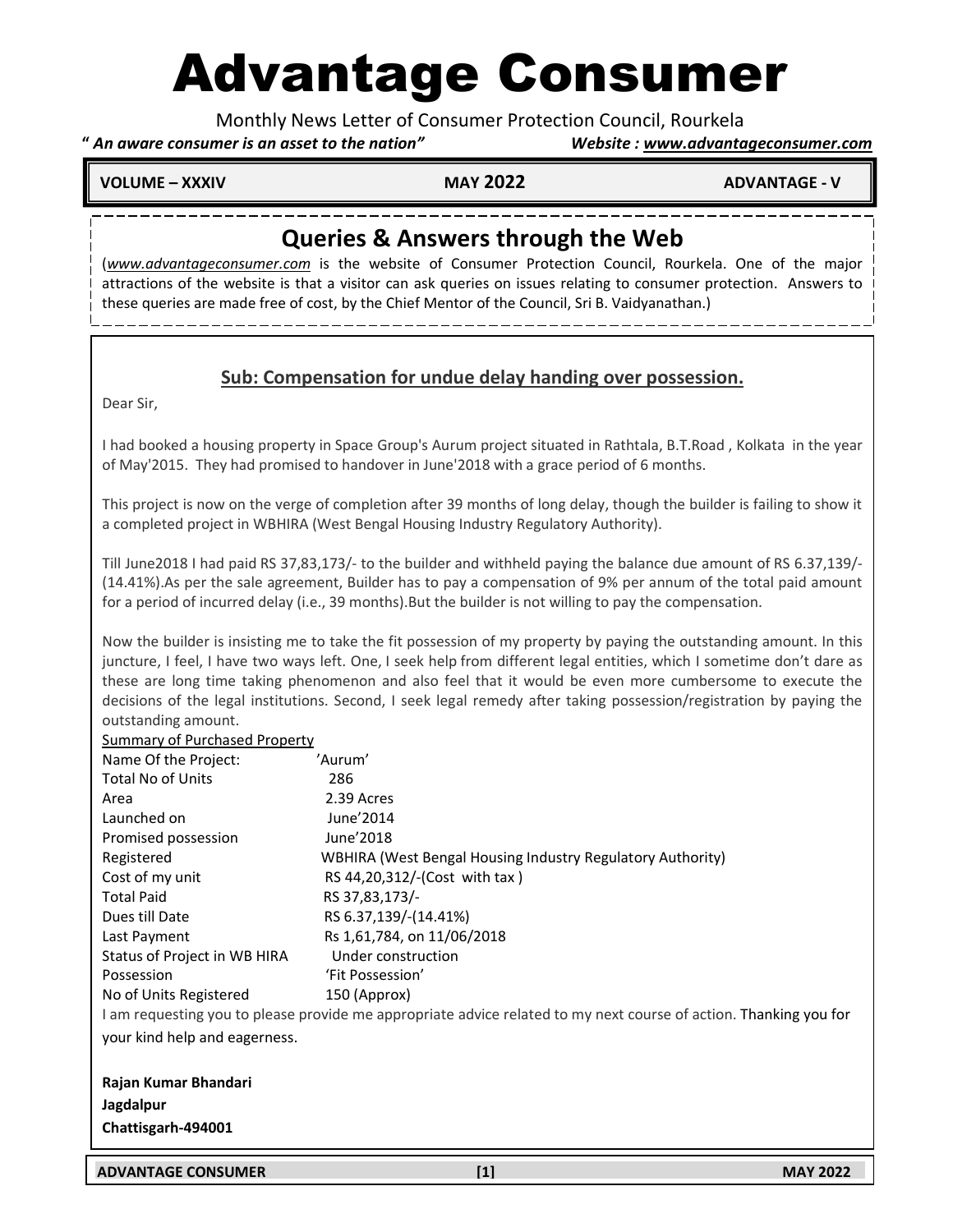period of two years from the date of dispute. and/ or you stand to lose little because of inordinate delays. waived. **------------------------------------------------- Continued from April 2022 issue..... NATIONAL CONSUMER DISPUTES REDRESSAL COMMISSION NEW DELHI FIRST APPEAL NO. 475 OF 2016** SMT. SUNITA W/d. Sandeep Khedekar, R/o. Hiren Plaza No.1, 3rd Floor, near Radhika Mangal Karyalaya SahakarNagar, Chandrapur. Maharashtra ...........Appellant(s) Versus HDFC STANDARD LIFE INSURANCE CO. LTD. 5th Floor, Eureka Towers MindplaceComplex Link Road, MaladWest, Mumbai – 440064. ...........Respondent(s) **BEFORE: HON'BLE MR. JUSTICE R.K. AGRAWAL,PRESIDENT HON'BLE DR. S.M. KANTIKAR,MEMBER Dated : 25 Oct 2021 ORDER R. K. AGRAWAL, J., PRESIDENT ADVANTAGE CONSUMER [2] MAY-2022**

### $\triangleright$  Having paid substantial part of your dues (say, 86%), if you are interested in owning the property, it could be prudent to settle the dues and take possession, so that you can start enjoying the property.

- $\triangleright$  If the builder is reasonable, and is willing to pay the interest for the period of delay, then that will indeed be good.
- $\triangleright$  But, since the entire country was affected by Covid, for nearly two years, whether he seeks any concession on that count or any other reason also needs to be considered.
- $\triangleright$  As far as legal option is concerned, in case of delay in handing over possession, cost escalation, nonadherence to "Terms of Agreement", etc., one can approach the Consumer Court (District Commission, etc.), formed under the Consumer Protection Act, for appropriate relief, within a
- $\triangleright$  But, unfortunately, our legal systems, including the consumer courts are not known for timely delivery of justice. Hence, such an initiative can be taken when you don't have any other option
- $\triangleright$  It is to be remembered that though the possession of the property is taken, it does not prevent you from seeking legal remedy as stated above, provided the concerned Commission is approached within 2 year from the date of dispute and on valid grounds, even that limitation period can be

# **Insurance Company held right in repudiating the claim filed by the Insured on the ground of suppression of material facts.**

(Against the Order dated 20/01/2016 in Complaint No. 14/2012 of the State Commission Maharashtra)

**Ans:-**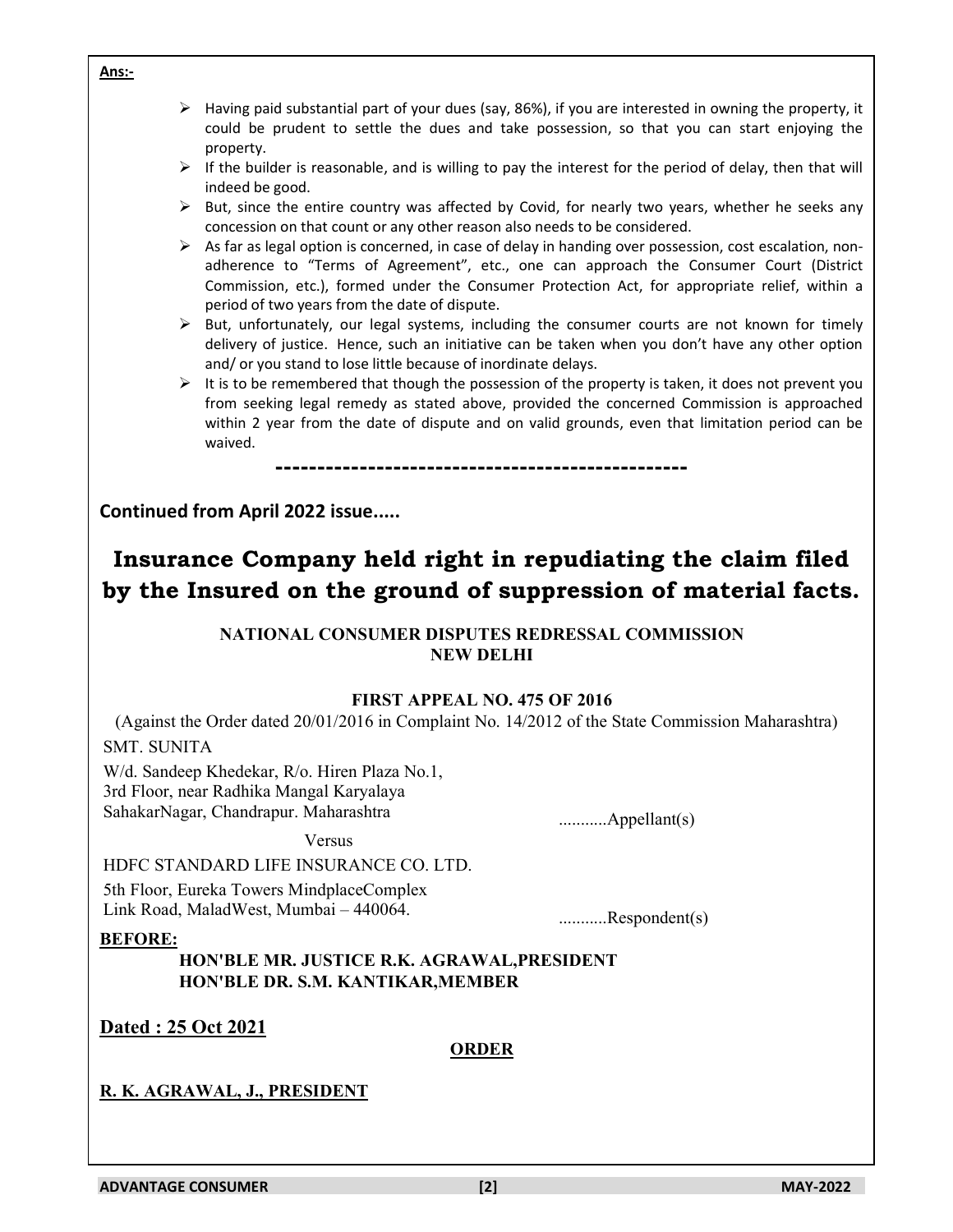16. A Co-ordinate Bench of this Commission in the case of *Sanjay Atmaram Patel Vs. Divisional Manager, LIC of India* – *(Revision Petition No. 1573 of 2012 decided on 14.12.2017),* while dealing with the question of suppression of material facts with regard to existing policies, has held as under: -

> It is trite that the term "material fact" is not defined in the Act and, therefore, it has **to be understood and explained by the Courts in general terms to mean as any fact which would influence the judgment of a prudent insurer in fixing the premium or determining whether he would like to accept the risk. Any fact which goes to the root of the Contract of Insurance and has a bearing on the risk involved would be "material". Any fact the knowledge or ignorance of which would materially influence an insurer in making the contract or in estimating the degree and character of risks in fixing the rate of premium is a material fact [See: Satwant Kaur Sandhu Vs. New India Assurance Company Ltd. IV (2009) CPJ 8 (SC)].**

> **It is not in dispute that in the present case, the Insured did have two previous insurance policies but failed to disclose this fact at the time of obtaining the policy in question. In our opinion, in the light of the afore-noted settled proposition of law, nondisclosure of earlier policy amounted to suppression of a material fact, particularly in a Mediclaim policy and, therefore, the Insurance Company was justified in repudiating the claim in question. In that view of the matter, we do not find any jurisdictional error in the impugned order, warranting our interference in the Revisional Jurisdiction."**

17. Similarly, the Hon'ble Supreme Court in the case of *Reliance Life Insurance Company Ltd. Vs. RekhabenNareshbhai Rathod – (2019) 6 SCC 175*, has laid down the principal that a contractual duty so imposed on the Insured is such that any suppression, untruth or inaccuracy in the statement in the proposal form will be considered as a breach of the duty of good faith and will render the policy voidable by the insurer. In the said case, the spouse of the Complainant obtained a Life Insurance Policy on 10.07.2009 from Max New York Life Insurance Company Ltd. for a sum of B11,00,000/-. Barely two months thereafter, on 16.09.2009, he submitted a Proposal for a Life Insurance Term Plan Policy for an assured sum of B10,00,000/-. Among the questions that the Proposer was required to answer in the Proposal Form was whether he was currently insured or had previously applied for Life Insurance Cover, Critical Illness Cover or Accident Benefit Cover. The answer to these queries was *"negative"*. The Insured died on 08.02.2010 within the two years of the issuance of the Policies. The claim filed by the Complainant was repudiated by the Insurance Company in terms of Section 45 of the Insurance Act, 1938 on the ground of suppression of material information in the Proposal Form. The Complaint filed by the Complainant was dismissed by the District Forum. However, the State Commission, in appeal, reversed the order of the District Forum relying on a decision of the National Commission in the case of *Sahara India Life Insurance Co. Ltd. Vs. RayaniRamanjaneyulu* – *III (2014) CPJ 582.* The said order was also upheld by the National Commission. Finally, matter went to the Apex Court. The Hon'ble Supreme Court referring to the provisions of Section 45 of the Insurance Act, 1938 and earlier case laws, has held as under: -

> *"25. The expression "material" in the context of an insurance policy can be defined as any contingency or event that may have an impact upon the risk appetite or willingness of the insurer to provide insurance cover. In MacGillivray on Insurance Law it is observed thus:*

*"The opinion of the particular assured as to the materiality of a fact will not as a Rule be considered, because it follows from the accepted test of materiality that the question is whether a prudent insurer would have considered that any particular circumstance was a material fact and not whether the assured believed it so..."*

*Materiality from the insured's perspective is a relevant factor in determining whether the insurance company should be able to cancel the policy arising out of the fault of the insured. Whether a question concealed is or is it not material is a question of fact. As this Court held in Satwant Kaur (supra):*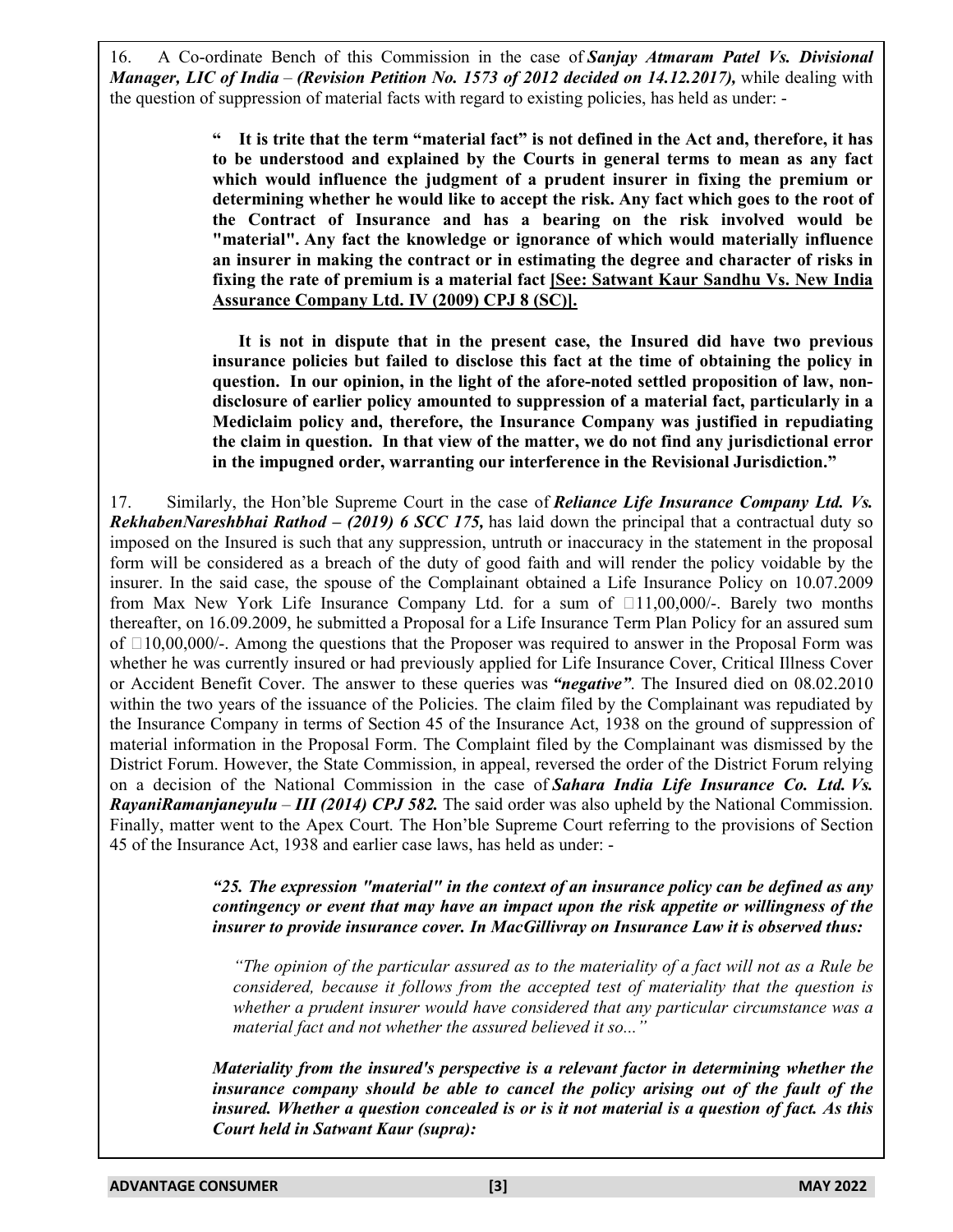*"Any fact which goes to the root of the contract of insurance and has a bearing on the risk involved would be "material."*

*Materiality of a fact also depends on the surrounding circumstances and the nature of information sought by the insurer. It covers a failure to disclose vital information which the insurer requires in order to determine firstly, whether or not to assume the risk of insurance, and secondly, if it does accept the risk, upon what terms it should do so. The insurer is better equipped to determine the limits of risk-taking as it deals with the exercise of assessments on a day-to-day basis. In a contract of insurance, any fact which would influence the mind of a prudent insurer in deciding whether to accept or not accept the risk is a material fact. If the proposer has knowledge of such fact, she or he is obliged to disclose it particularly while answering questions in the proposal form. An inaccurate answer will entitle the insurer to repudiate because there is a presumption that information sought in the proposal form is material for the purpose of entering into a contract of insurance.*

*26. Contracts of insurance are governed by the principle of utmost good faith. The duty of mutual fair dealing requires all parties to a contract to be fair and open with each other to create and maintain trust between them. In a contract of insurance, the insured can be expected to have information of which she/he has knowledge. This justifies a duty of good faith, leading to a positive duty of disclosure. The duty of disclosure in insurance contracts was established in a King's Bench decision in Carter v. Boehm (1766) 3 Burr 1905, where Lord Mansfield held thus:*

*"Insurance is a contract upon speculation. The special facts, upon which the contingent chance is to be computed, lie most commonly in the knowledge of the insured only; the underwriter trusts to his representation, and proceeds upon confidence that he does not keep back any circumstance in his knowledge, to mislead the under-writer into a belief that the circumstance does not exist, and to induce him to estimate the risk, as if it did not exist."*

*It is standard practice for the insurer to set out in the application a series of specific questions regarding the applicant's health history and other matters relevant to insurability. The object of the proposal form is to gather information about a potential client, allowing the insurer to get all information which is material to the insurer to know in order to assess the risk and fix the premium for each potential client. Proposal forms are a significant part of the disclosure procedure and warrant accuracy of statements. Utmost care must be exercised in filling the proposal form. In a proposal form, the applicant declares that she/he warrants truth. The contractual duty so imposed is such that any suppression, untruth or inaccuracy in the statement in the proposal form will be considered as a breach of the duty of good faith and will render the policy voidable by the insurer. The system of adequate disclosure helps buyers and sellers of insurance policies to meet at a common point and narrow down the gap of information asymmetries. This allows the parties to serve their interests better and understand the true extent of the contractual agreement.*

*The finding of a material misrepresentation or concealment in insurance has a significant effect upon both the insured and the insurer in the event of a dispute. The fact it would influence the decision of a prudent insurer in deciding as to whether or not to accept a risk is a material fact. As this Court held in Satwant Kaur (supra) "there is a clear presumption that any information sought for in the proposal form is material for the purpose of entering into a contract of insurance". Each representation or statement may be material to the risk. The insurance company may still offer insurance protection on altered terms.*

*27. In the present case, the insurer had sought information with respect to previous insurance policies obtained by the assured. The duty of full disclosure required that no information of substance or of interest to the insurer be omitted or concealed. Whether or not the insurer would have issued a life insurance cover despite the earlier cover of insurance is a decision which was required to be taken by the insurer after duly considering*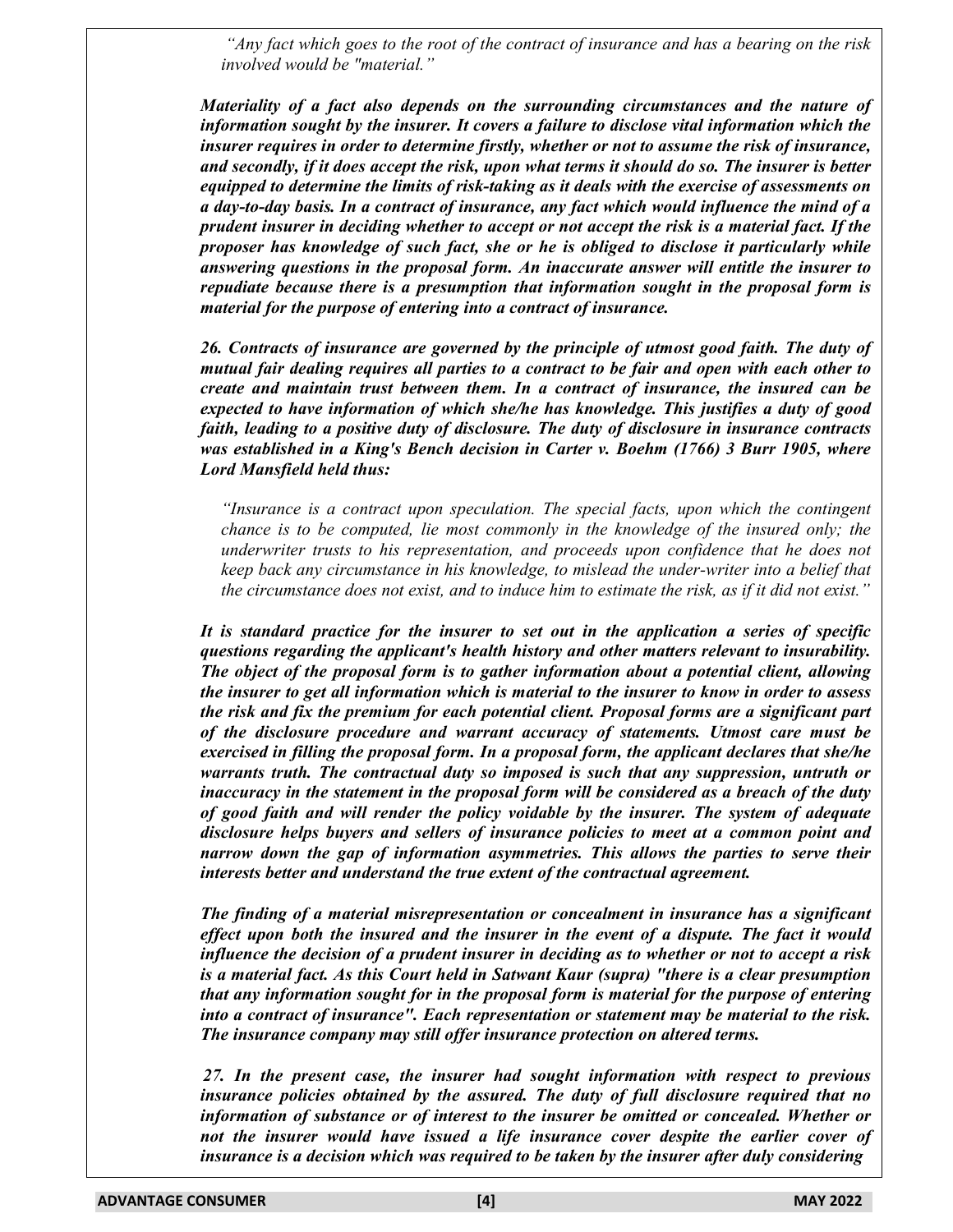*all relevant facts and circumstances. The disclosure of the earlier cover was material to an assessment of the risk which was being undertaken by the insurer. Prior to undertaking the risk, this information could potentially allow the insurer to question as to why the insured had in such a short span of time obtained two different life insurance policies. Such a fact is sufficient to put the insurer to enquiry.*

*28. Learned Counsel appearing on behalf of the insurer submitted that where a warranty has been furnished by the proposer in terms of a declaration in the proposal form, the requirement of the information being material should not be insisted upon and the insurer would be at liberty to avoid its liability irrespective of whether the information which is sought is material or otherwise. For the purposes of the present case, it is sufficient for this Court to hold in the present facts that the information which was sought by the insurer was indeed material to its decision as to whether or not to undertake a risk. The proposer was aware of the fact, while making a declaration, that if any statements were untrue or inaccurate or if any matter material to the proposal was not disclosed, the insurer may cancel the contract and forfeit the premium. Mac Gillivray on Insurance Law formulates the principle thus:*

*"... In more recent cases it has been held that all-important element in such a declaration is the phrase which makes the declaration the "basis of contract". These words alone show that the proposer is warranting the truth of his statements, so that in the event of a breach this warranty, the insurer can repudiate the liability on the policy irrespective of issues of materiality."*

*29. We are not impressed with the submission that the proposer was unaware of the contents of the form that he was required to fill up or that in assigning such a response to a third party, he was absolved of the consequence of appending his signatures to the proposal. The proposer duly appended his signature to the proposal form and the grant of the insurance cover was on the basis of the statements contained in the proposal form. Barely two months before the contract of insurance was entered into with the Appellant, the insured had obtained another insurance cover for his life in the sum of Rs. 11 lakhs. We are of the view that the failure of the insured to disclose the policy of insurance obtained earlier in the proposal form entitled the insurer to repudiate the claim under the policy.*

*30. We may note at this stage, that the view which was taken by the NCDRC in the present case was contrary to its earlier decision in Vidya Devi (supra). In that case, the NCDRC upheld the repudiation of an insurance claim under a life insurance cover by the LIC on the ground of a non-disclosure of previous insurance policies. In taking this view, the NCDRC relied on its earlier decision in Chandarana (supra). Subsequently in Sahara India (supra), the NCDRC took a contrary view. Having noticed its earlier decisions, the NCDRC did not even attempt to distinguish them. Indeed, the earlier decisions were binding on the NCDRC. This line of approach on the part of the NCDRC must be disapproved.*

**31. Finally, the argument of the Respondent that the signatures of the assured on the form were taken without explaining the details cannot be accepted. A similar argument was correctly rejected in a decision of a Division Bench of the Mysore High Court in VK Srinivasa Setty v. Messers Premier Life and General Insurance Co. Ltd. MANU/KA/0032/1958: AIR 1958 Mys 53 where it was held:**

*"Now it is clear that a person who affixes his signature to a proposal which contains a statement which is not true, cannot ordinarily escape from the consequence arising therefrom by pleading that he chose to sign the proposal containing such statement without either reading or understanding it. That is because, in filling up the proposal form, the agent normally, ceases to act as agent of the insurer but becomes the agent of the insured*